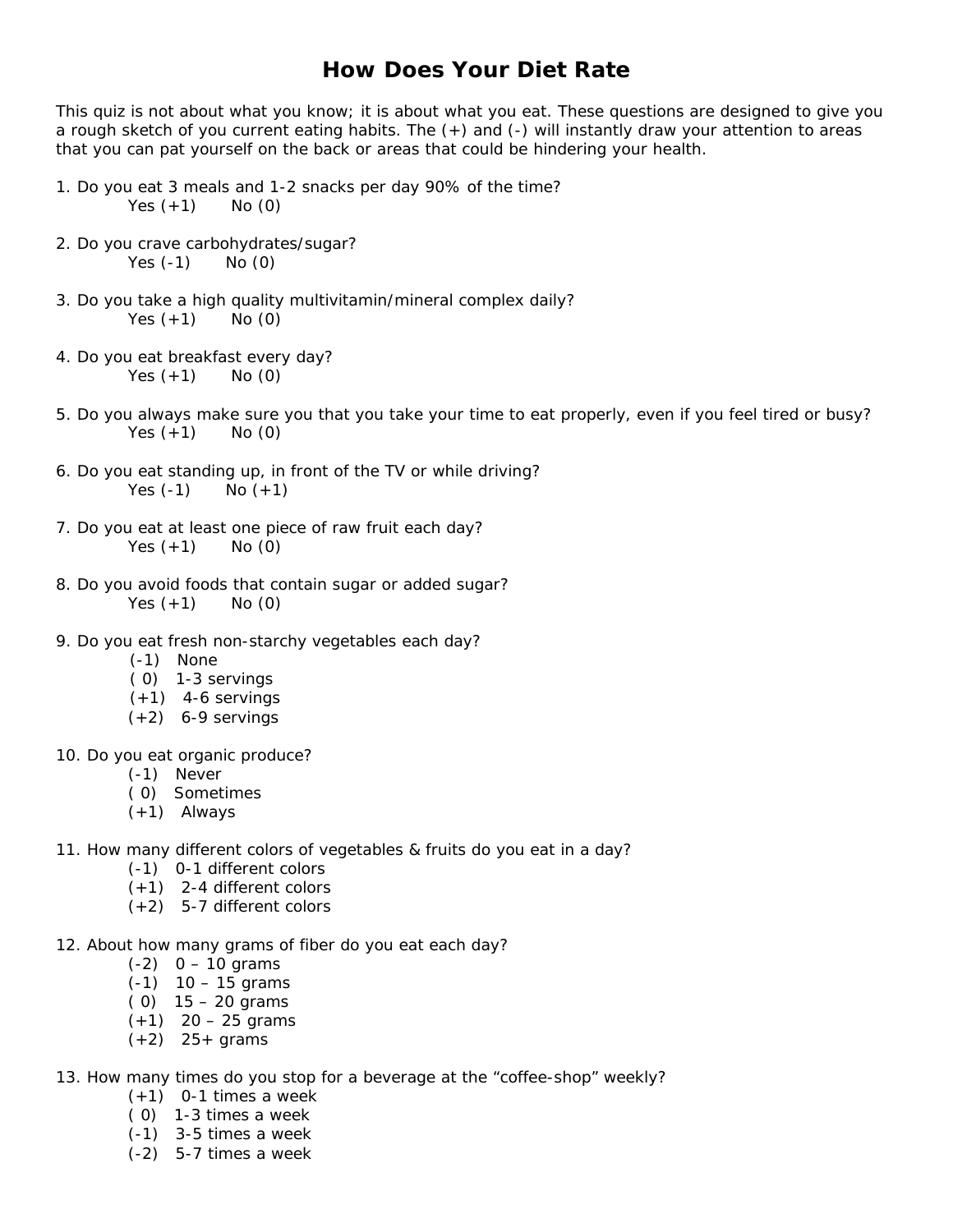- 14. Do you eat certified organic dairy products? Yes  $(+1)$  No  $(0)$
- 15. Do you have a protein at every meal? Yes  $(+1)$  No  $(-1)$
- 16. Do you eat organic eggs enriched with omega-3 fatty acids? Yes  $(+1)$  No  $(0)$
- 17. Do you eat whole grains like quinoa, bulgur, brown/wild rice or barley?
	- (-1) Never
	- ( 0) Sometimes
	- (+1) Always
- 18. How many servings of pasta or white rice do you eat per week?
	- $(+1)$  0 serving
	- ( 0) 1-3 servings
	- (-1) 4-6 servings
	- (-2) 6-9 servings
- 19. Do you use fresh herbs in your cooking? Yes  $(+1)$  No  $(0)$
- 20. Do you rotate your food choices daily to ensure that you get a variety of nutrients? Yes  $(+1)$  No  $(-1)$
- 21. What type of fats do you use?
	- (+1) Flaxseed oil, Extra Virgin Olive oil, Sesame oil, Macadamia Nut oil or Walnut oil
	- ( 0) Olive oil, Almond oil, Hemp oil, Canola oil
	- (-2) Margarine, shortening, Palm oil, or other chemically processed oils
- 22. Is your oil organic and in a dark bottle? Yes  $(+1)$  No  $(-1)$
- 23. How many fast food meals do you eat each week?
	- $(+1)$  None
	- (-1) 1-2 meals
	- (-2) 3 or more meals
- 24. Do you consume damaged fats? (particularly hydrogenated oils or oxidized/rancid fats) Yes  $(-2)$  No  $(+1)$
- 25. Do you order olive oil vinaigrette on the side for your salad dressing?
	- (-1) Never
	- ( 0) Sometimes
	- (+1) Always
- 26. Do you eat raw nuts and seeds each week?
	- (0) 1–2 servings
	- $(+1)$  3–4 servings
	- $(+2)$  5–6 servings
- 27. How many times do you eat beans or lentils per week?
	- (-1) Never
	- ( 0) 1–2 servings
	- $(+1)$  3-4 servings
- 28. Do you take a high quality fish oil supplement daily? Yes  $(+1)$  No  $(-1)$